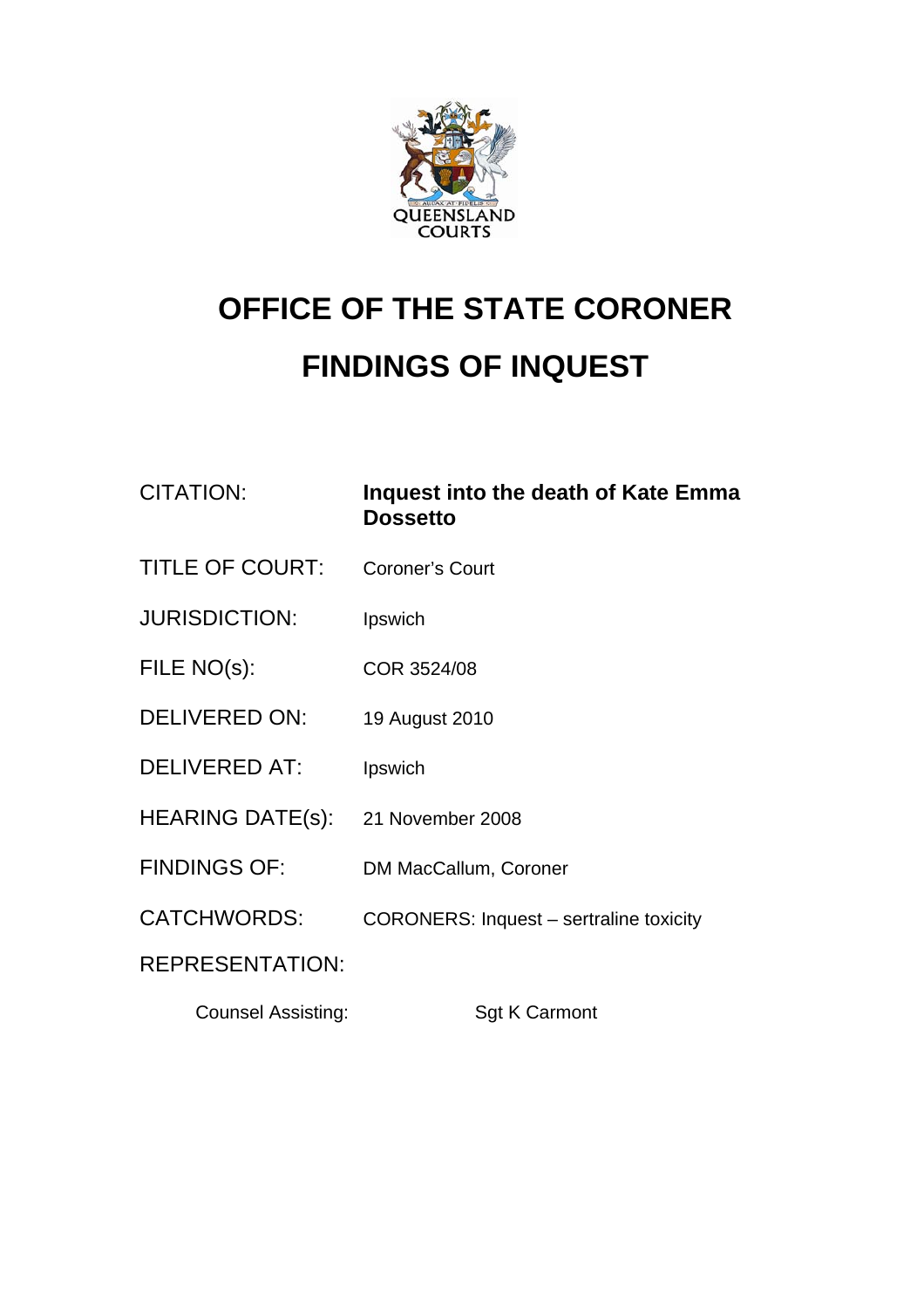- 1. On the 26 June 2008, Kate Emma Dossetto died at Riverview Gardens, Moggill Ferry Road, Riverview. She was located by staff of the residential facility in a chair in her bedroom.
- 2. Mrs Dossetto was born on 9 May 1922 and was 86 at the date of her death.
- 3. At the time of her death, Mrs Dossetto was on a substantial amount of medication as follows:

 Alepam – for anxiety Eleva – an antidepressant Uremide – a diuretic Kredex – for heart disease Transiderm nitro patches – for angina Acimax – for reflux and ulcers Gastrogel – an antacid Norspan patches – a narcotic analgesic Daktarin – an antifungal cream Rectinol – an anorectal cream PVA tears – eyedrops

- 4. Prior to her death Mrs Dossetto had a significant medical history which included:
	- Heart attack (myocardial infarction) Cardiac failure Atrial fibrillation having been treated with a pacemaker in 1999 **Osteoporosis Osteoarthritis**  Reflux oesophagitis Hiatus hernia repair Urinary tract infection Anxiety/depression/confusion
- 5. An external only examination was performed by the pathologist due to family objections to an internal autopsy and initially Dr Milne was of the view that death has been as a consequence of ischaemic heart disease. However, upon receipt of the results of toxicology, a potentially fatal concentration of the antidepressant sertraline (Eleva) was found in the blood. Dr Milne was therefore unable to ascertain if that drug caused or contributed to the death.
- 6. In evidence at the inquest, Dr Milne stated that the fatal range of a drug is derived after a number of autopsies have been conducted where a particular substance has been known to have been consumed and ultimately it is possible to determine the fatal range based on those cases in which the substance has been demonstrated to be the cause of death. For this drug, the fatal range has been determined to be between 0.61mg/kg and 1.6mg/kg.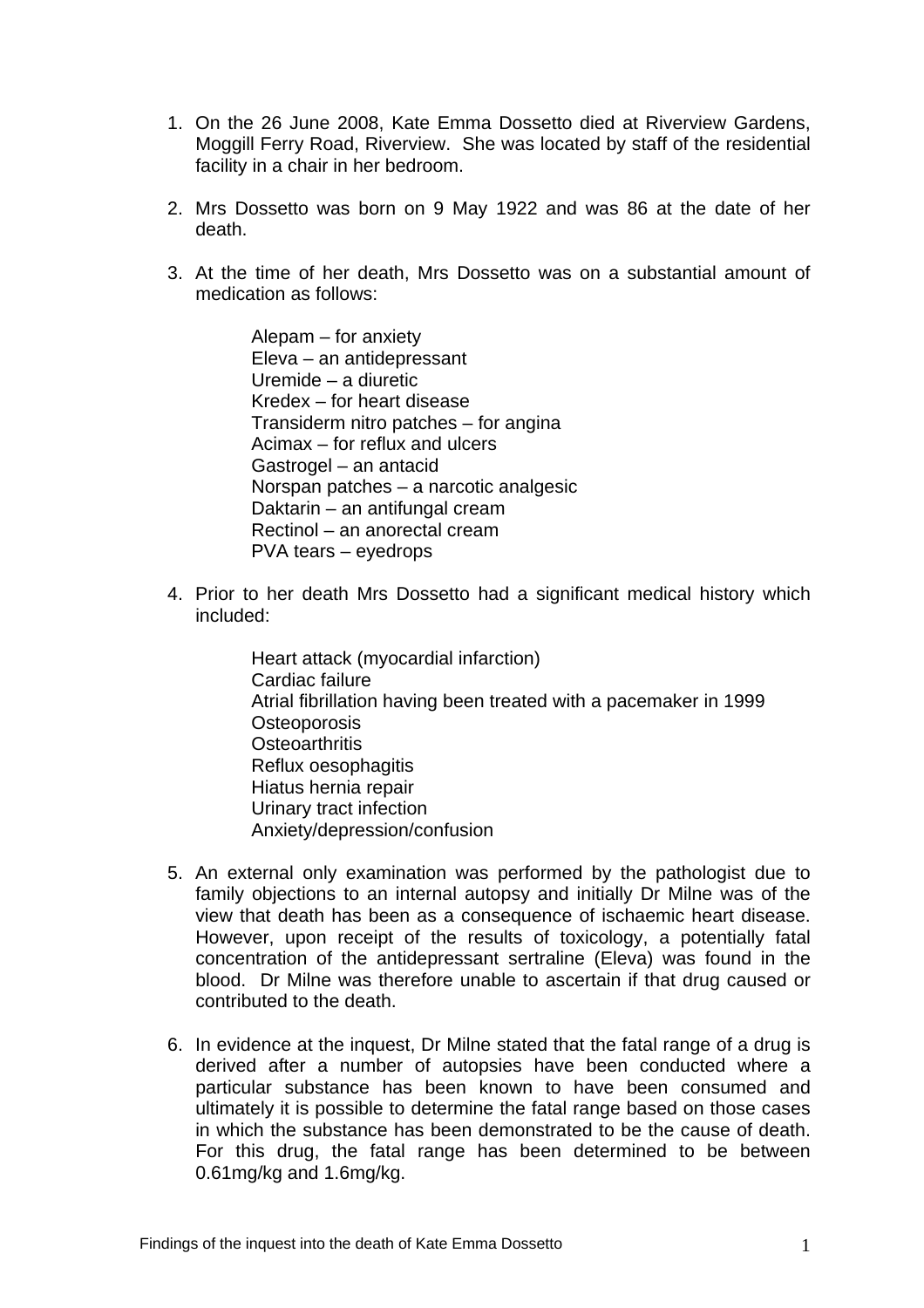- 7. Dr Milne noted that the drug was found to be in the concentration of 1.7mg/kg and the metabolite of the drug in the concentration of 2.3mg/kg. For this reason he considered that the drug may have been the cause of or contributed to death.
- 8. Dr Milne expressed the view that the reason for the high concentration may have been the result of liver damage which causes the drug to be metabolised more slowly. He also stated that age can be the cause of slower metabolising of the drug or it may be that there has been an ingestion of more than the prescribed dose.
- 9. Mrs Dossetto's medical practitioner, Dr Ratnam had previously stated there did not appear to him to be any symptoms of drug toxicity when he last examined her. However, Dr Milne did not think that necessarily swayed him towards a finding of ischaemic heart disease because it is sometimes very difficult to determine symptoms in elderly patients who are not communicative and not substantially ambulatory.
- 10. Margaret Woolcock is an analyst in the employ of the Forensic Toxicology Laboratory in Brisbane and had analysed the blood sample taken at autopsy and had provided the certificate of analysis. Ms Woolcock however was unable to provide any assistance with the questions as to the effect of sertraline and the possible toxic consequences as this is an area outside of her expertise.
- 11. Subsequent to the adjournment of the inquest, a report was obtained from Associate Professor Arduino Mangoni. Professor Mangoni is an associate professor and senior consultant in clinical pharmacology and general medicine at Flinders University and Flinders Medical Centre in Adelaide. For the purpose of his review, Professor Mangoni was provided with a copy of the autopsy report and the analyst's certificate dated 22 August 2008. A series of questions were also directed to the Professor for his consideration.
- 12. Professor Mangoni agreed that based on the analysis, the level of sertraline was in the potentially fatal range. He stated that toxic concentrations may "*theoretically increase the risk of arrhythmias and seizures although the evidence demonstrating this relationship is limited*".
- 13. Professor Mangoni was of the opinion that sertraline is metabolised by the liver but accumulation might occur in patients with liver disease. However, from the information provided, the Professor stated that it did not appear Mrs Dossetto suffered from liver disease. Neither was he of the view that age significantly affected the rate of metabolism. He says that studies comparing both younger and older subjects have failed to demonstrate major differences in concentrations and/or metabolism.
- 14. According to Professor Mangoni symptoms of overdose include somnolence, vomiting and nausea, increased heart rate, tremor, agitation, dizziness, seizures and/or coma. The Professor said that he would have expected some of these symptoms to be *florid*" in someone with acute